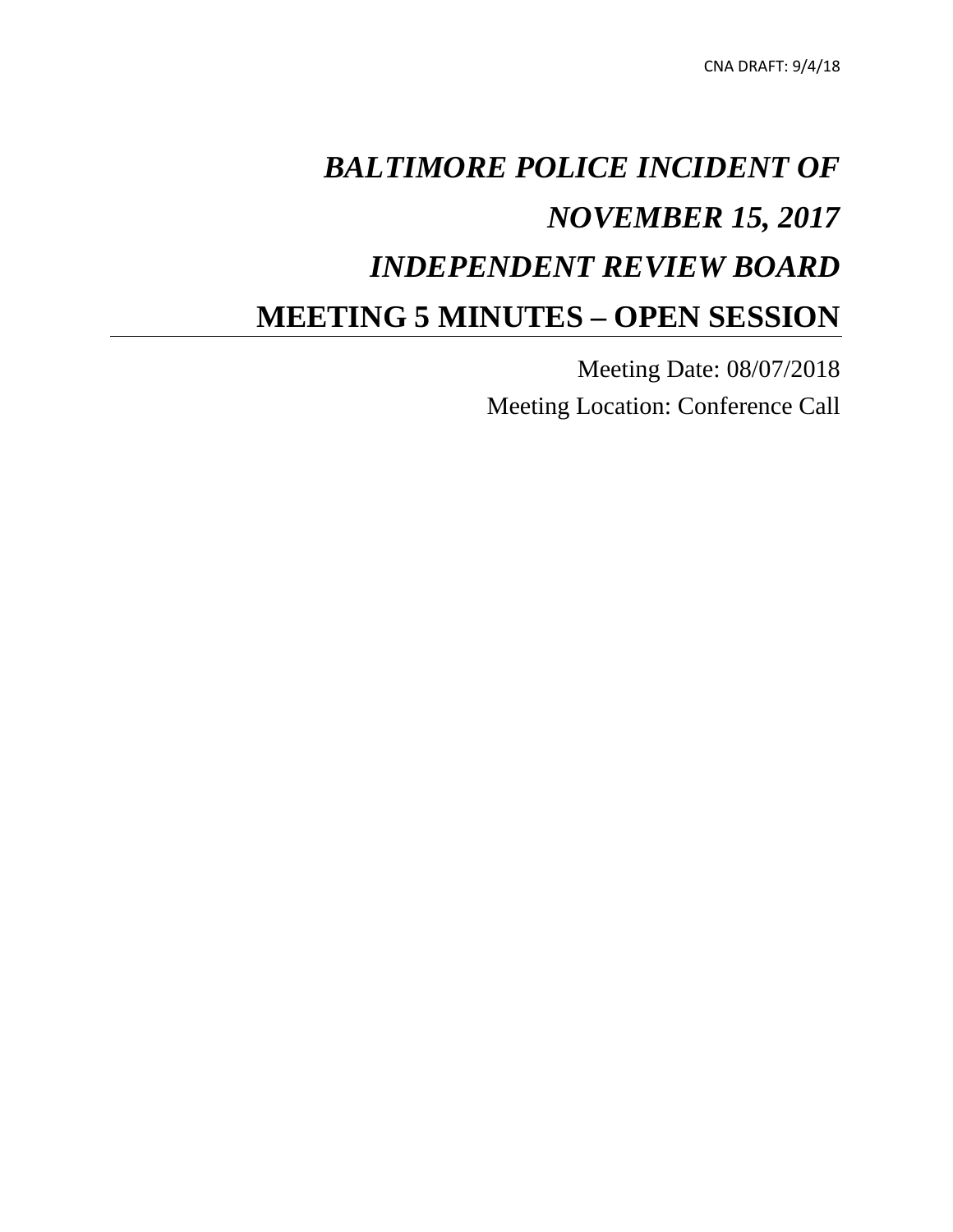| <b>Name</b>          | <b>Title</b>                     | Organization                               | <b>Present</b> |
|----------------------|----------------------------------|--------------------------------------------|----------------|
| James CHIPS Stewart* | Director, Public Safety          | <b>CNA</b>                                 | $Y***$         |
| James Chip Coldren*  | <b>Managing Director</b>         | <b>CNA</b>                                 | $Y***$         |
| Rick Fuentes*        | Superintendent (ret.)            | New Jersey State Police                    | $Y***$         |
| Pete Modafferi*      | Chief (ret.)                     | Rockland County District Attorney's Office | $Y$ ***        |
| Charles Scheeler*    | Senior Counsel                   | DLA Piper                                  | $Y***$         |
| Marvin Sydnor*       | Detective (ret.)                 | <b>Baltimore City Police Department</b>    | $Y***$         |
| Gary Childs*         | Private Detective                | Dunlaw Investigations and Consulting       | $Y$ ***        |
| Tammy Felix **       | <b>Research Scientist</b>        | <b>CNA</b>                                 | $Y***$         |
| Veronica Hoban**     | <b>Executive Assistant</b>       | <b>CNA</b>                                 | $Y***$         |
| Terri Dunn**         | Assistant to Charlie<br>Scheeler | DLA Piper                                  | $Y***$         |

*Attendance*

\* Independent Review Board

\*\* Staff

\*\*\* Participated telephonically

*Meeting Location:*

Conference Call

**Meeting Start:** 1:00 p.m.

## **1:00 p.m.: Overview of Progress from Previous Meeting (IN OPEN SESSION)**

*Mr. James "CHIPS" Stewart opened the fifth session of the Baltimore IRB Meeting. CHIPS then called roll to identify which members were in attendance. Several members of the media and press were present on the line. CHIPS confirms that we have a quorum present and noted that the media may be able to record the open session of this meeting.* 

*CHIPS restated the charge of the IRB and noted that the purpose of today's meeting is to discuss revisions to the current draft of the report.* 

## **1:06 p.m.: Open Meeting Legislative Session Requirements (IN OPEN SESSION)**

*Mr. Stewart called for a motion to transition the meeting to a closed session under the authority of the Maryland Open Meetings Act under General Provisions Article § 3-305(b)(2). This is a personnel matter and also involves the privacy of the family of Detective Sean Suiter. The Board is also reviewing an open criminal investigation. The IRB will review the Draft Report, Preliminary Findings, and Recommendations. Rick Fuentes moved to close the meeting, and Gary Childs seconded the motion. The motion passed unanimously and the meeting moved into closed section.*

**Members in favor:** All **Members Opposed:** None.

**1:08 p.m.: Discussion of Draft Report Revisions (IN EXECUTIVE SESSION)**